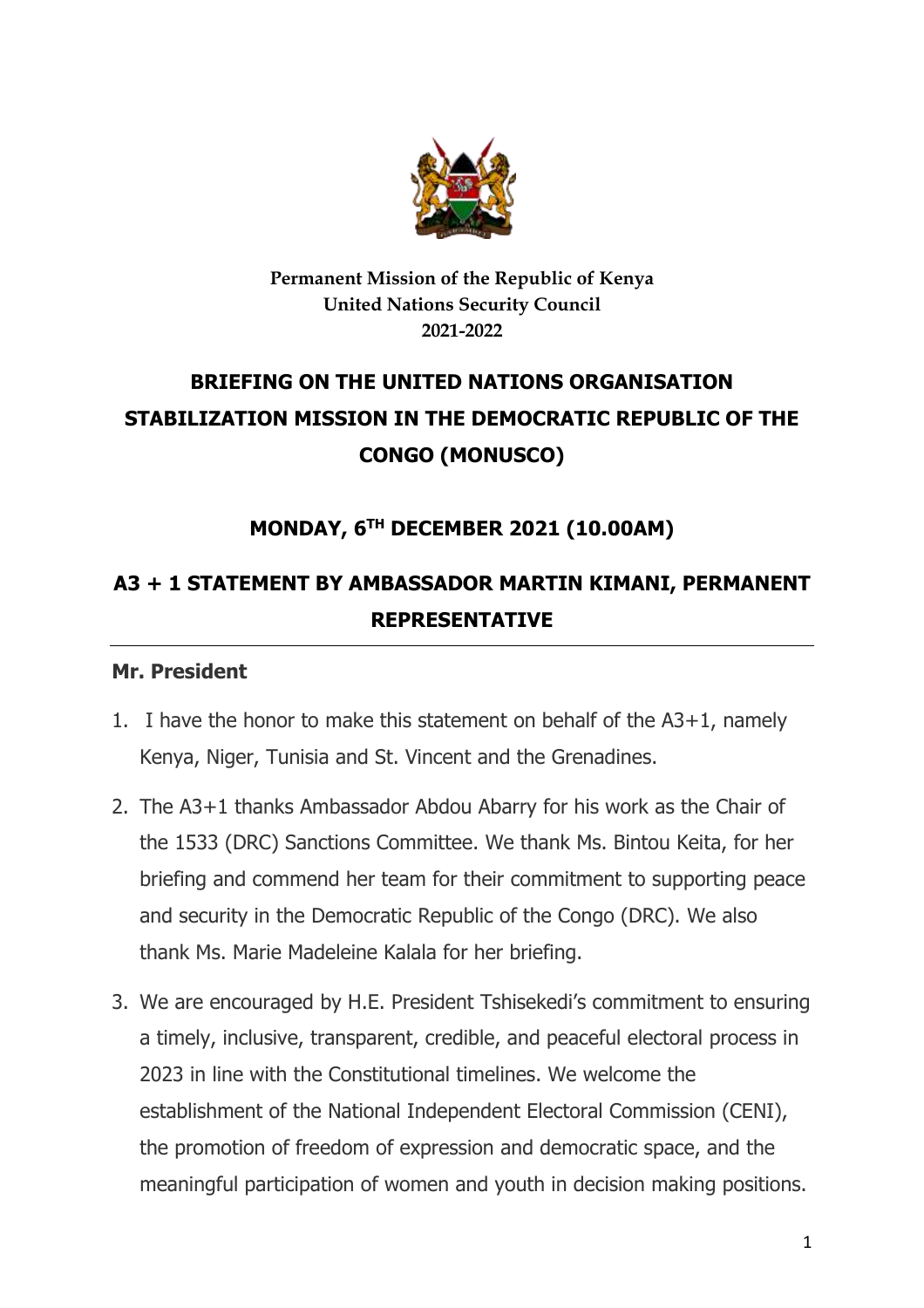4. The A3+1 calls on the international community, financial and technical partners, to continue to support the government of DRC in strengthening the capacities of its national security, justice and economic institutions, including by supporting the government's programme of action for the period 2021 to 2023 which provides key tools for creating safe environments conducive to advancing lasting and sustainable peace, stability and development.

#### **Mr. President**

- 5. The A3 + 1 remains deeply concerned over the deteriorating humanitarian situation in eastern DRC, which has been worsened by widespread insecurity, particularly the destabilizing activities of armed groups. We recognise the efforts being made by the Congolese Government to pacify the region and restore state authority. We underscore the importance of guaranteeing security by safeguarding the freedoms and rights of the population, promoting zero-tolerance to gender-based violence and holding accountable perpetrators of human rights abuses.
- 6. The need for humanitarian assistance is growing due to the alarming number of refugees and internally displaced people. We urge international partners to scale up their assistance by contributing, with a sense of urgency, to the 2021 Humanitarian response plan, and encourage the United Nations and its member states to reinvigorate their support for refugees and the respective host countries that host them by strengthening our collective international responsibility in line with the Comprehensive Refugee Response Framework.
- 7. The A3+1 recognise the efforts by the Armed Forces of the DRC (FARDC) and MONUSCO against armed groups and reiterate the importance of continued support through, inter alia, enhanced joint military operations, information sharing, training and capacity building programmes including,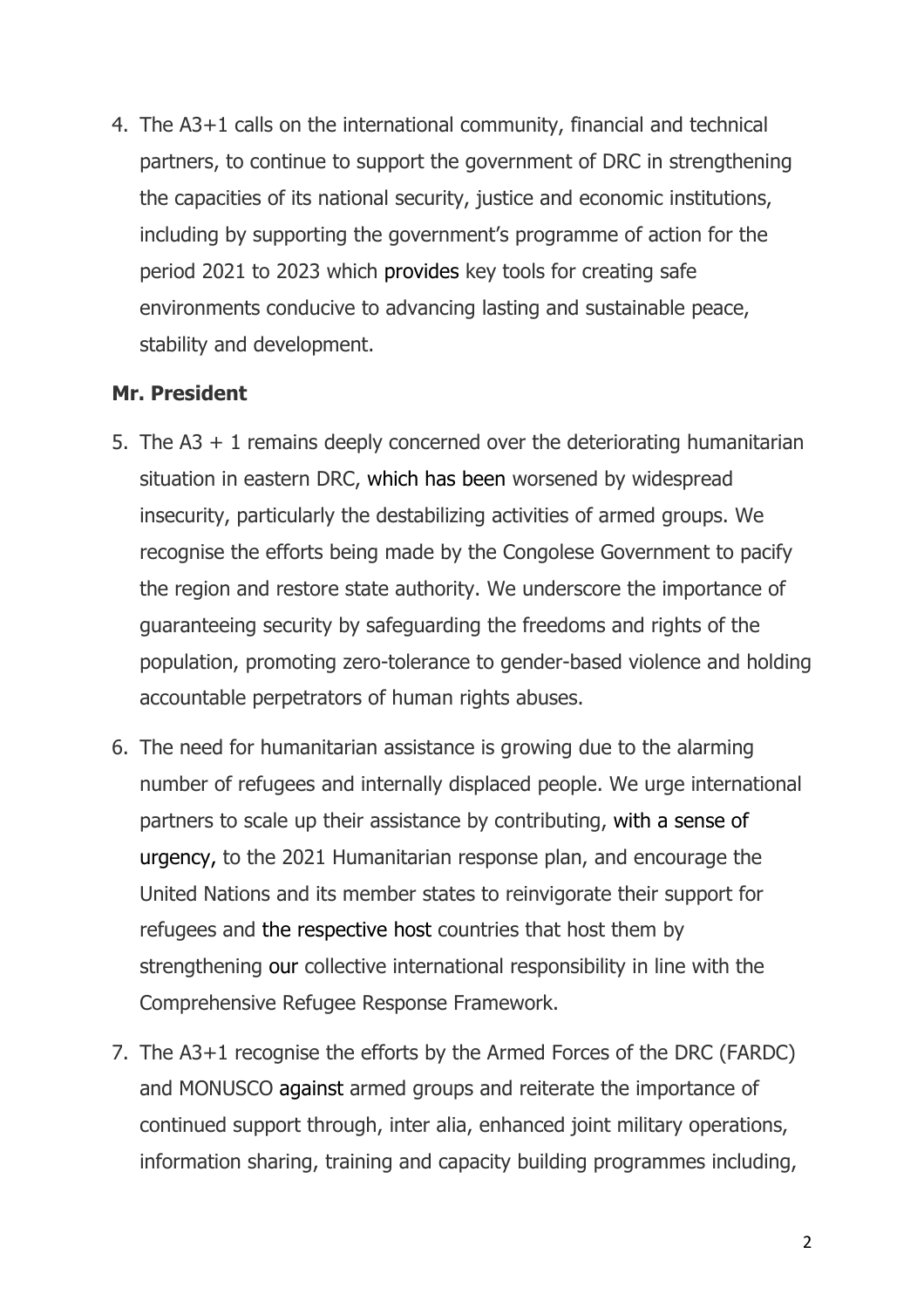Weapons and Ammunitions Management (WAM), Counter IED and Explosive Ordnance Disposal (EOD).

8. The threat posed by armed groups in DRC cannot be solved by military means alone. The A3+1 therefore welcomes a comprehensive approach that includes the establishment of the programme for disarmament, demobilization, community reintegration and stabilization (P-DDRCS) and MONUSCO's engagements in supporting its operationalisation.

## **Mr. President,**

- 9. The A3+1 recognises the linkage between the illegal exploitation and trade of resources and the illegal trafficking of small arms and light weapons in fueling armed conflict. We therefore encourage MONUSCO, in accordance with its mandate, to support the Congolese Government undercut the economic lifelines of armed groups that benefit from the illegal exploitation and trade in natural resources.
- 10. We urge for enhanced regional cooperation in promoting the implementation of the provisions of the Addis Ababa Framework Agreement and other regional tools to fight illegal exploitation and trade of natural resources in Eastern DRC. We further call upon the international community and various stakeholders to support the DRC government in monitoring and curbing as necessary the supply chains for the illegally exploited and traded natural resources.

## **Mr. President,**

11. Protection of civilians in the conflict affected regions remains crucial. In this regard, we encourage the SRSG to redouble her efforts in protection of civilian activities, particularly through the neutralization of armed groups by MONUSCO Force Intervention Brigade. The protection of civilians is the first priority on the ground and that is why we urge all UN agencies and